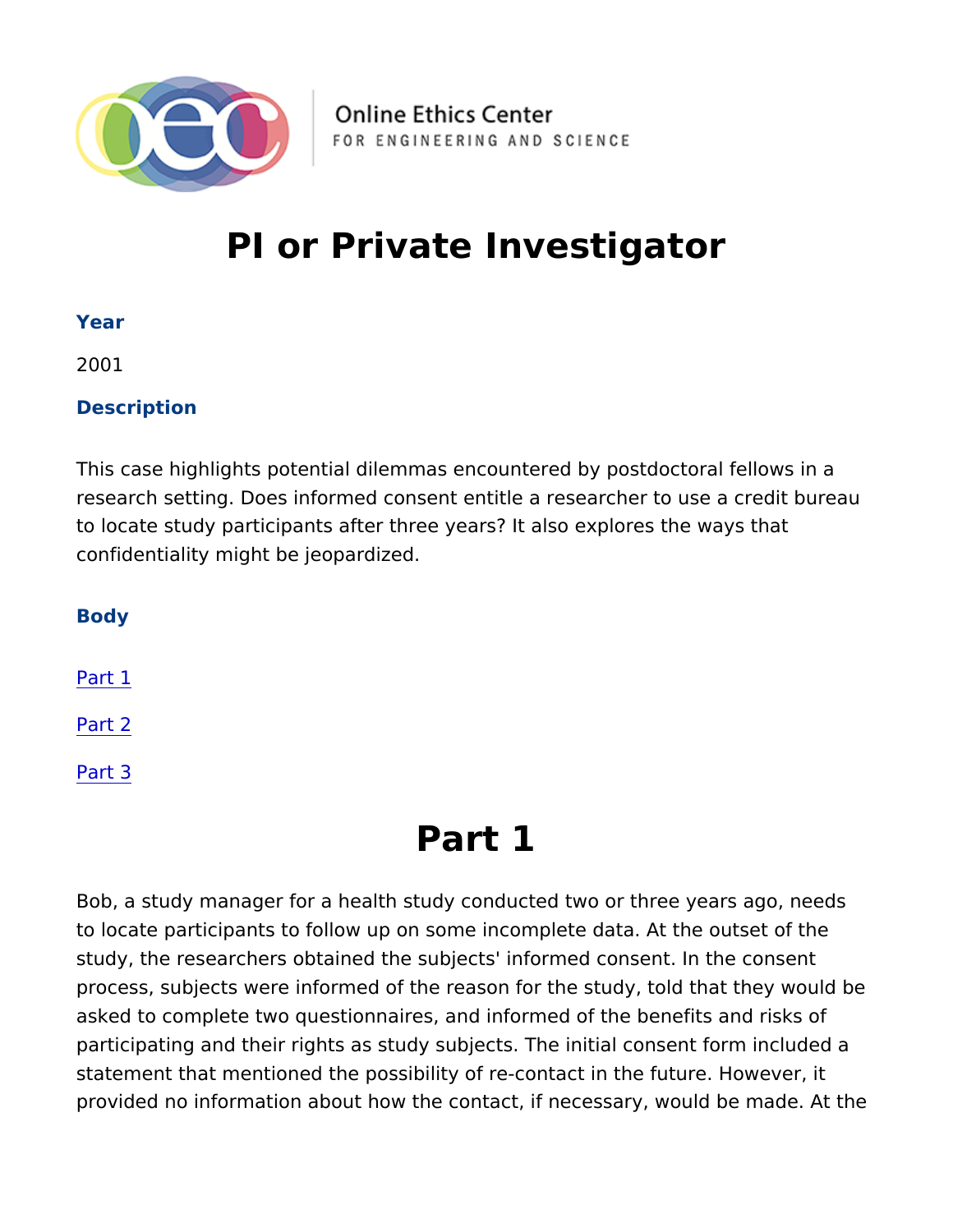<span id="page-1-0"></span>end of a questionnaire, subjects were asked to provide the name, phone number of a friend or relative who would know how to conta three years later. Some of the participants did not give this infor

Discussion Questions

1. Should the participants have been told how future contact woul

2. Should an attempt be made to contact study subjects who did n or a friend's contact information?

Back to Top

# Part 2

In trying to locate participants, Bob found that some of the subje information was invalid. He contacted directory assistance in an a telephone numbers. For those with unlisted numbers or no information assistance, Bob used the Internet to search. If these two methods valid information, he contacted the clinic where the study took pl some of the study subjects were no longer patients at the clinic. to the question that asked for subjects' contact information. Howe these sources had good contact information. During the approval institutional review board (IRB) never discussed the issue or agreed that  $\frac{1}{2}$ contact information on a relative or friend would imply consent fo at any time.

In an effort to locate subjects to complete the data and please th investigator, who wants to conduct a follow-up study, Bob decided bureau to trace the subjects for a small charge. The subjects' name phone numbers with invalid contact information, including those w relative's or friend's contact information, were sent to a credit bu happy to learn that the credit search produced new information (in Security number) for about a fifth of the missing subjects. But the number of subjects to locate.

Discussion Questions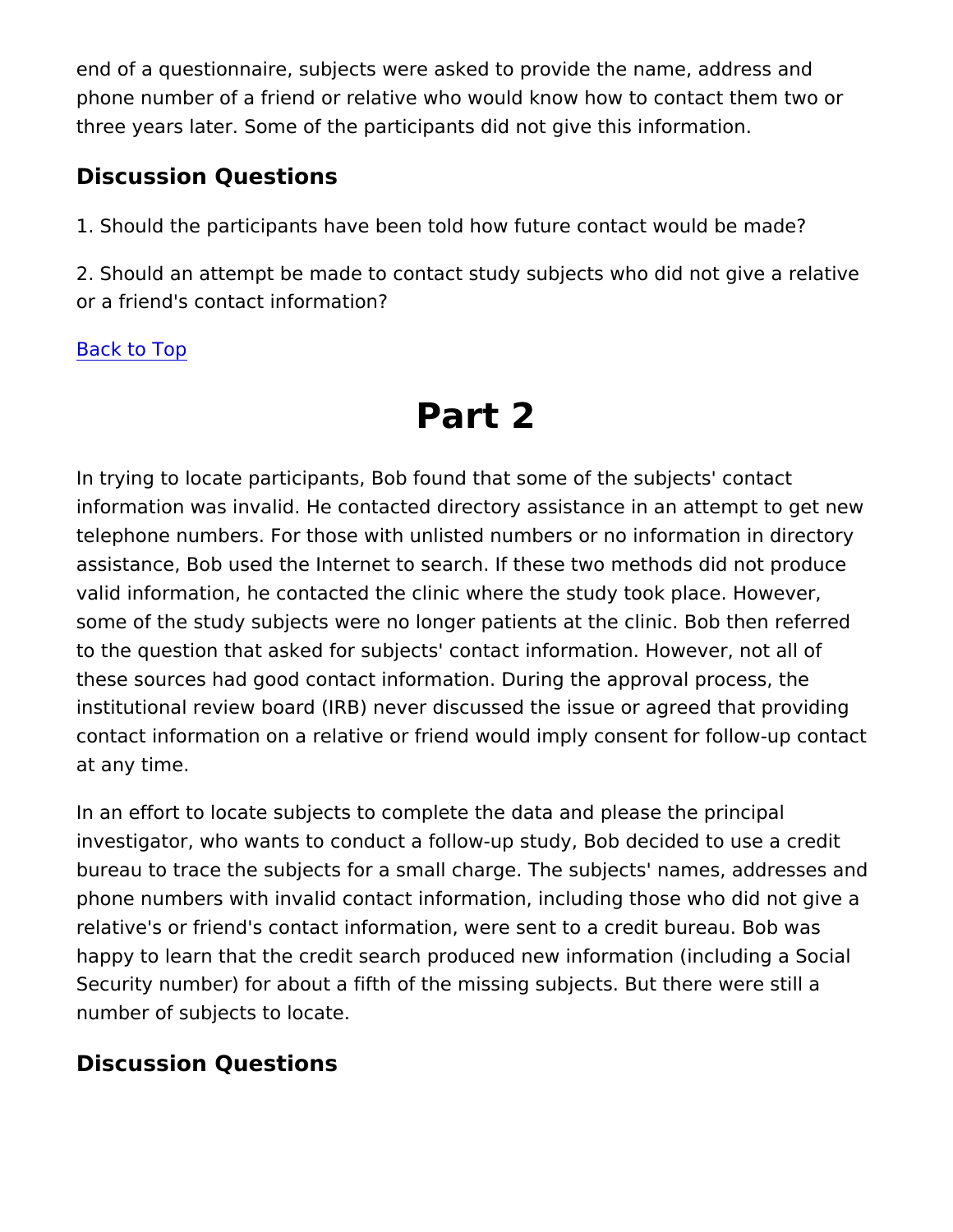<span id="page-2-0"></span>3. Should the IRB have been asked to approve use of a credit bur missing subjects?

4. Should Bob have sent subjects' contact information to a credit

5. Should the study subjects have been told during the initial informed consents and consent consent phase that a credit bureau would be used to contact them if neces

6. Should the participants' Social Security numbers have been ob locate them?

Back to Top

# Part 3

Bob learned that another credit bureau provides software to use f he ordered it. In using this software, Bob learned that every time run on someone, it has the potential to lower the person's credit found out that his company's name was listed on the report, and h option from the software company that would exclude the company the report.

Discussion Questions

7. Should Bob's company have ordered the software for in-house subjects?

8. Should Bob's company have prevented its name from appearing reports?

9. Did use of a credit bureau and credit search software jeopardized confidentiality of the subjects' contact information?

Notes

Brian Schrag, ed., Research Ethics: Cases and Commentaries, Vo Bloomington, Indiana: Association for Practical and Professional